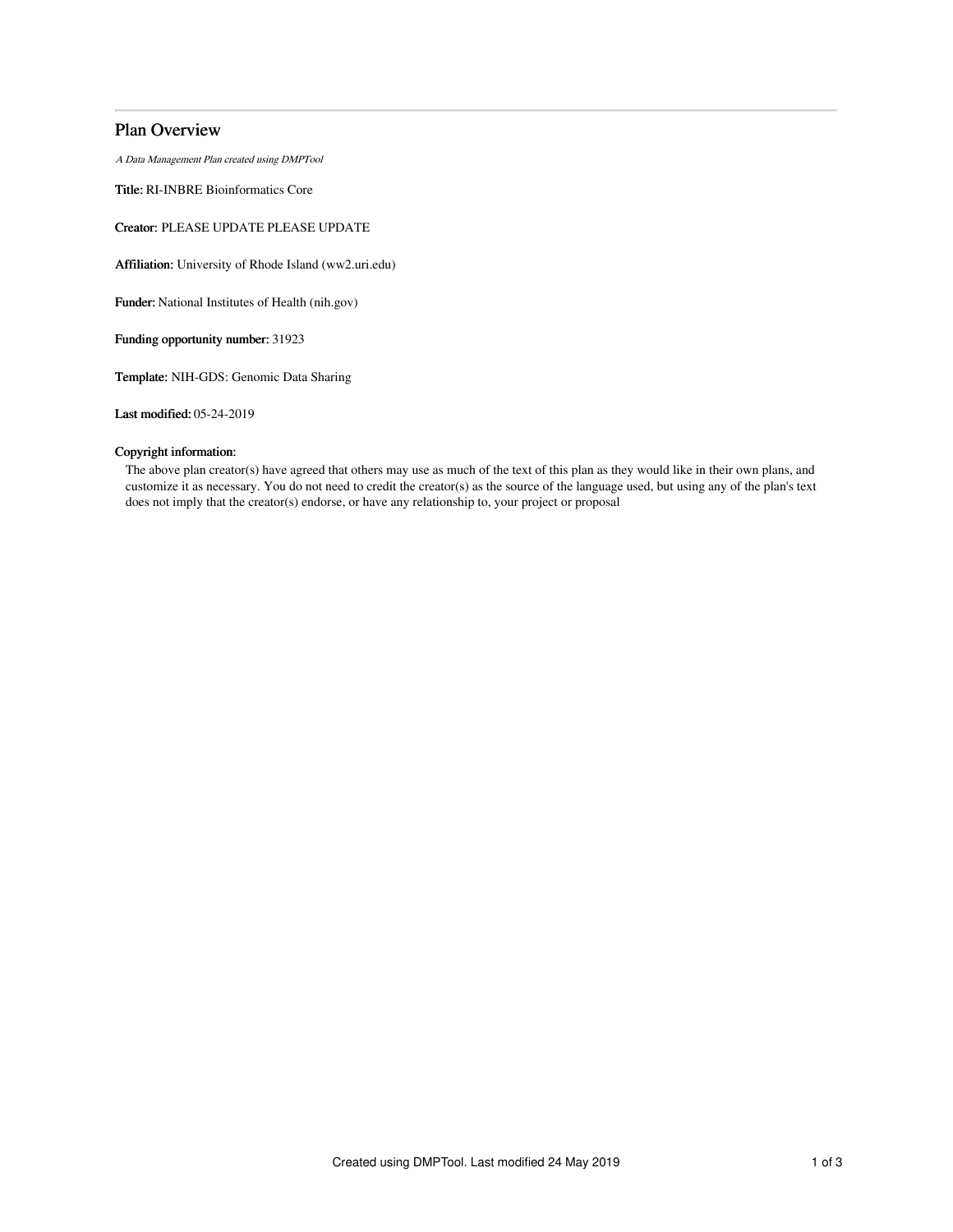# RI-INBRE Bioinformatics Core

#### Data type: human genomic data and non-human genomic data

The GDS Policy applies to all NIH-funded research that generates large-scale human or non-human genomic data as well as the use of these data for subsequent research. Large-scale data include genome-wide association studies (GWAS), single nucleotide polymorphisms (SNP) arrays, and genome sequence, transcriptomic, metagenomic, epigenomic, and gene expression data, irrespective of funding level and funding mechanisms (e.g. grant, contract, cooperative agreement, or intramural support). NIH Institute or Centers (IC) may expect submission of data from smaller scale research projects based on the state of the science, the programmatic priorities of the IC funding the research, and the utility of the data for the research community.

Data generated by the RI-INBRE Core Facilities or by individual INBRE investigators will be shared in full compliance with NIH protocols for sharing of large-scale human and non-human genomic data, including genome-wide association studies, metagenomic sequencing, functional genomics data (RNA-seq/microarray, ChIP-seq/epigenomics, proteomics, etc). RI-INBRE will also require users and investigators to follow established public standards for sharing of small-scale bioinformatic data. This will include deposition of sequences into public databases, collection of detailed metadata for samples, and release of custom code or pipelines used for bioinformatics analysis. The data expected to be generated or analyzed by INBRE researchers will include but is not limited to nucleotide sequences (including genomic and/or metagenomic data), protein sequences, functional genomics data (RNA-seq, ChIP-seq, etc.) and protein structure data. The Bioinformatics Core will dissemninate data sharing protocols to all researchers to ensure compliance with NIH, INBRE and journal requirements.

It is anticipated that most data will be from non-human organisms, in particularly mouse and microbes. If data is generated or analyzed from human sources, the NIH Genomic Data Sharing Policy for human sequence data will be followed. This will include deposition of experimental/clinical data to the proper repositories and anonymization of the data to comply with the HHS Regulations for the Protection of Human Subjects and the Health

Insurance Portability and Accountability Act (HIPAA) Privacy Rule.

In addition to standard bioinformatics data, the Bioinformatics Core is also compiling a student tracking database to allow for rapid and accurate assessment of outcomes for students working on INBRE projects. This database will be compliant with the The Family Educational Rights and Privacy Act (FERPA) to protect student privacy. The full database limits the type of personal data collected on the students (no SSN, BoD, address, etc.) and will only be available fully to RI-INBRE administrative staff and selectively to RI-INBRE researchers. If the data is shared with the public or other INBRE states, the data will be anonymized to remove identifying information about the students, including removal of non-critical meta data that could be used to infer a student's identity.

#### Data repositories

Identify the data repositories to which the data will be submitted, and for human data, whether the data will be available through unrestricted or controlled-access. Investigators should register all studies with human genomic data that fall within the scope of the GDS Policy in dbGaP by the time that data cleaning and quality control measures begin. After registration in dbGaP, investigators should submit the data to the relevant NIH-designated data repository (e.g., dbGaP, GEO, SRA, the Cancer Genomics Hub). NIH-designated data respositiories need not be the exclusive source for facilitating the sharing of genomic data, that is, investigators may also elect to submit data to a non-NIH-designated data respository in addition to an NIH-designated data respository. However, investigators should ensure that appropriate data security measures are in place, and that confidentiality, privacy, and data use measures are consistent with the GDS Policy.

Non-human data may be made available through any widely used data repository, whether NIH- funded or not, such as GEO, SRA, Trace Archive, Array Express, Mouse<br>Genome Informatics, WormBase, the Zebrafish Model Organism Dat

#### Non-Human Sequence Data

All nucleotide sequence data generated by the Bioinformatics Core, analyzed by the Bioinformatics Core, or generated by RI-INBRE researchers will be deposited in the appropriate NIH-compliant databases. Small-scale (e.g. genetic) sequencing or assembled sequences will be deposited in GenBank. Raw sequence data from large-scale projects will be deposited in the Sequence Read Archive. Protein sequence data will be deposited in the Protein database and protein structure data will be deposited in the<br>RCSB protein data bank. Experimental data for f in the Gene Expression Omnibus database. Researchers may also deposit their data in additional repositories. In order to promote reproducibility of research, all code generated by the Bioinformatic Core or RI-INBRE researchers for analysis of data will be open source and made available to the public through standard sources (e.g. GitHub, SourceForge, etc.) within nine months of validation.

#### Human Sequence Data

Any sequence data generated from humans will comply with the above requirements. In addition, any data regarding individual human subjects (GWAS, SNP data, precision medicine, etc.) must be anonymized prior to deposition to ensure patient privacy. Researchers should consider the eighteen data elements defined by the Health Insurance Portability and Accountability Act of 1996 (HIPAA) in such cases. Data should be deposited in a controlled access database such as the database of Genotypes and Phenotypes (dbGaP) within 45 days of data generation.

#### Data submission expectations and timeline

Investigators should submit large-scale genomic data as well as relevant associated data (e.g. phenotype and exposure data) to an NIH-designated data repository in a timely manner. Investigators should also submit any information necessary to interpret the submitted genomic data, such as study protocols, data instruments and survey tools. Genomic data undergo different levels of data processing, which provides the basis for NIH's expectations for data submission and timelines for the release of the data for access by investigators. These expectations and timelines are provided in the Supplemental Information. In general, NIH will release data submitted to NIH-designated data repositories no later than six months after the initial data submissions begins, or at the time of acceptance of the first publication, whichever occurs first, without restrictions on publication or other dissemination.

RI-INBRE will require all researchers publishing data using RI-INBRE resources to submit their data as described above prior to publication regardless of the individual data sharing policies of the journals publishing the data. Data should be deposited no later than six months after data submission is initiated.

The Bioinformatics Core and RI-INBRE researchers will also comply with the MIxS (Minimum Information about any (x) Sequence) standards implemented by the Genome Standards Consortium. These protocols include the MIGS (genomes), MIMS (metagenomes) and MIMARKS (marker genes) standards and govern the quality of the sequencing data, methods used to generate and/or assemble the data, and collection of relevant metadata (e.g. environment, biogeographical data, etc.).

#### Informed consent and institutional certification